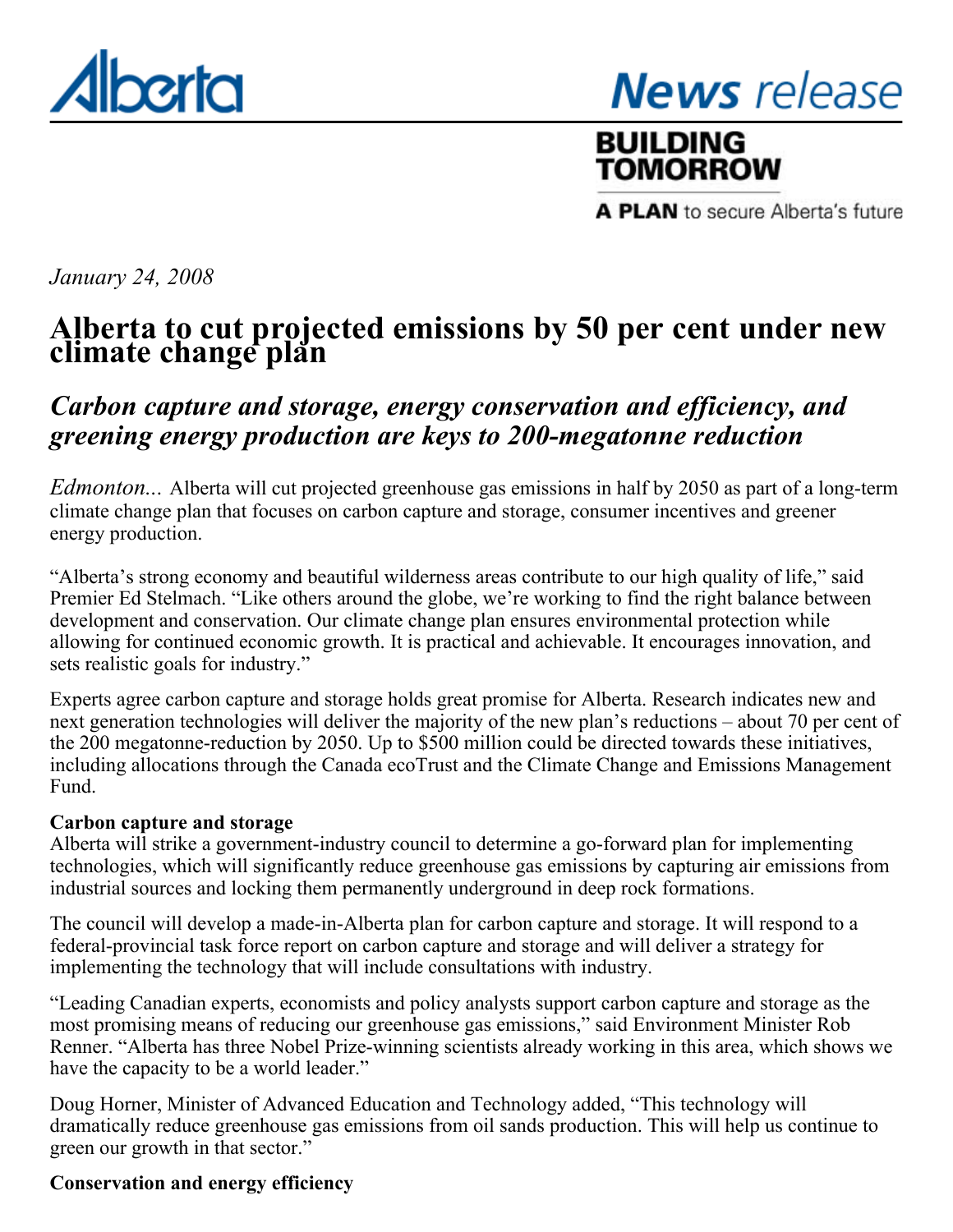About 12 per cent of Alberta's reductions will be achieved through conservation and energy efficiency. Offering consumer incentives to become more energy efficient is a key action under this theme. A detailed implementation plan will be completed this spring.

"Albertans have told us they want to do their part in reducing emissions," said Energy Minister Mel Knight. "Through the development of conservation and energy efficiency programs, we will invest in ways to inform and support Albertans in becoming more energy efficient."

#### **Greening energy production**

The plan calls for increased investment in clean energy technologies and incentives for expanding the use of renewable and alternative energy sources such as bioenergy, wind, solar power, hydrogen and geothermal energy. Initiatives under this theme will account for 18 per cent of Alberta's reductions. A detailed implementation plan will be developed and released this spring.

"With this plan, Alberta will achieve real reductions within a realistic timeline," said Renner. "Alberta did its research before setting reduction targets, then put a solid plan in place to achieve them. Cutting our greenhouse gas emissions by 50 per cent by 2050, will result in real reductions of 14 per cent below 2005 levels."

Addressing climate change is part of Premier Stelmach's plan to secure Alberta's future by building communities, greening our growth and creating opportunity.

 $-30-$ 

## **Backgrounder: Climate change plan overview and Alberta's record.**

## **Media inquiries may be directed to:**

Jim Law Director of Communications Alberta Environment 780-427-6267 [Jim.Law@gov.ab.ca](mailto:Jim.Law@gov.ab.ca)

To call toll free within Alberta dial 310-0000.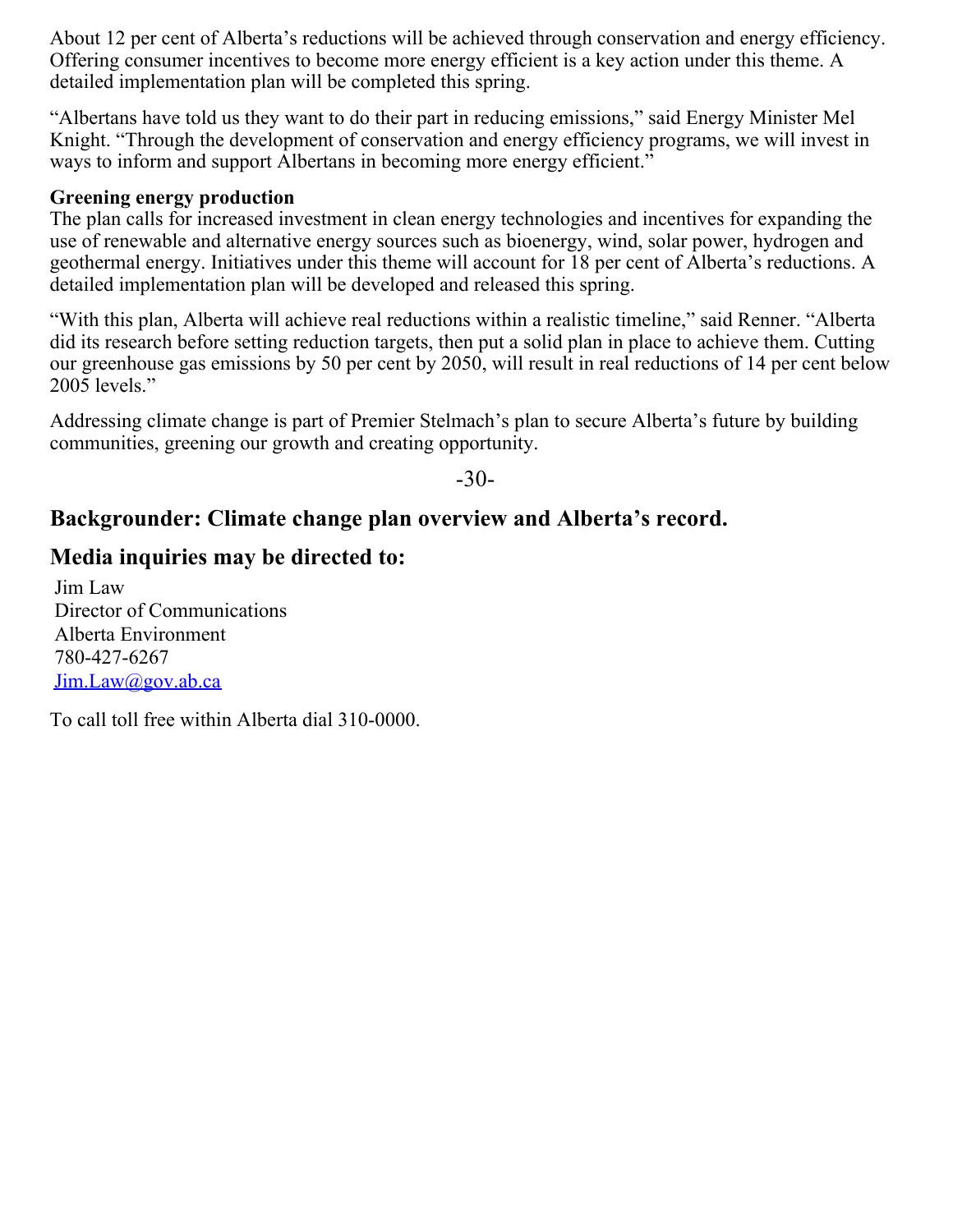*January 24, 2008*

# **Highlights of Alberta's new climate change action plan**

Alberta is in a unique position as a global energy supplier. Our economy is growing, so our greenhouse gas emissions will rise over the short term. But as new industrial technology comes on stream, our emissions will drop. Alberta's emissions are projected to grow to 400 million tonnes by 2050, largely due to forecast growth in the oil sands sector. Alberta's new plan will cut the 400 million tonnes in half by 2050, with much of the reduction coming from oil sands activities.



Alberta's climate change plan is based on three key areas: carbon capture and storage, energy conservation and efficiency, and greening energy production.

### **Carbon capture and storage technology**

Alberta is the first in North America to direct dedicated funding to implement carbon capture and storage across industrial sectors.

- The technology will be responsible for 70 per cent of our emissions reductions by 2050 the bulk of those reductions will come from activities related to oil sands production.
- A government-industry council will provide a made-in-Alberta blueprint for the immediate advancement of carbon capture and storage technology.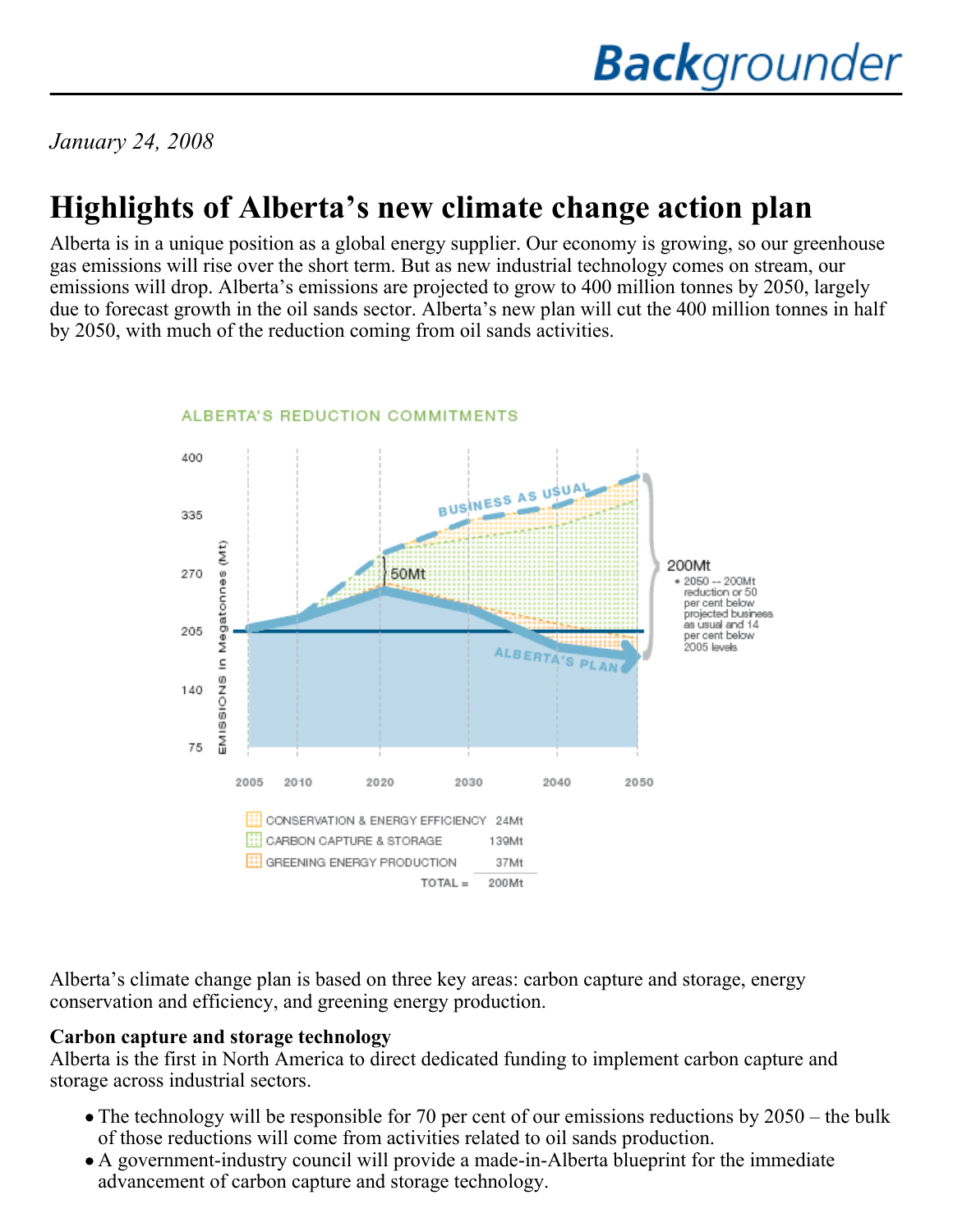- The plan includes enhanced support for ongoing research and monitoring of carbon capture and storage projects.
- In-situ oil sands facilities that want to use heavier fuels for steam generation will have to incorporate carbon capture and storage into their building plans.

## **Energy efficiency and consumer incentives**

- Alberta will provide incentives for energy efficiency to help Albertans reduce their greenhouse gas emissions. Details on incentive programs will be announced at a later date.
- Government will develop energy efficiency standards in building codes for homes and commercial buildings.
- The plan includes support for municipalities and other groups in finding ways to reduce emissions, including land use planning.
- Strategies to help the agricultural and forestry sectors to reduce emissions will also be implemented.

## **Greening energy production**

- The updated plan includes increased investment in clean energy technology. For example:
	- Funding projects that will help reduce the cost of separating carbon dioxide from other emissions in order to support carbon capture and storage.
	- Supporting research on new oil sands extraction processes that use less energy, less water and reduce tailing ponds.
- A focus on testing and implementing new clean energy technologies will be included in the Climate Change and Emissions Management Fund.

## **Alberta's record**

- Created Climate Change Central, a public-private partnership, helping Albertans cut emissions (1999)
- First in Canada with a comprehensive climate change action plan (2002)
- Provided more than \$30 million in interest-free loans for 60 projects to increase energy efficiency in municipal buildings (2003-2006)
- First in Canada to require large industry to report greenhouse gas emissions (2004)
- Helped Albertans replace more than 5,700 old furnaces with energy efficient models, cutting greenhouse gas emissions by 90,000 tonnes (2004/2005)
- Ninety per cent of electricity to power government-owned buildings comes from green sources (2005)
- Helped nearly 14,000 Albertans switch to Energy Star qualified clothes washers (2005/2006)
- Held comprehensive consultations with public, stakeholders and experts to gather input for new climate change plan (2007)
- First in North America to legislate mandatory greenhouse gas emissions reductions across sectors (2007)
- First in Canada to institute an emissions levy with the Climate Change and Emissions Management Fund (2007)
- New government division established to focus on protecting the environment during oil sands development (2007)
- Address growth by setting new regional environmental limits for the Industrial Heartland, including limits on greenhouse gas emissions (2007)

## **Media inquiries may be directed to:**